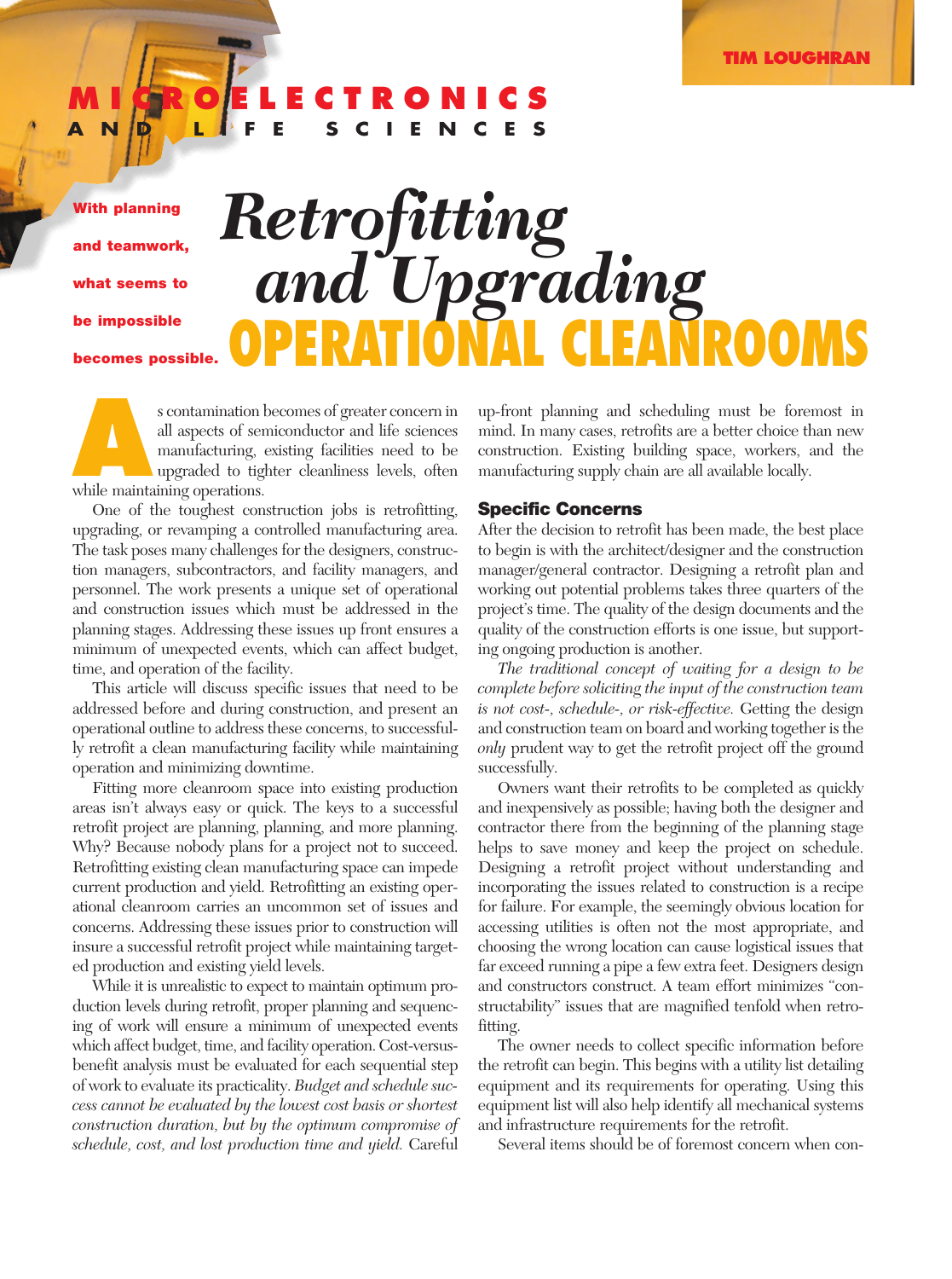Brewer Science (Rolla, MO) chose a design-builder for its retrofit project to minimize downtime. Customers were informed and production was increased prior to renovation in anticipation of customer needs. A daily schedule for the three-week shutdown was developed, with progress measured at the end of each day.

<u>Because the cleanroom to be reno-</u> vated shared a gowning area with <u>another cleanroom running a pro-</u> <u>duction line which could not be inter-</u> rupted, a temporary gowning area had to be created to ensure worker access to the second room. Limited lay-down area and lack of room for storage of production equipment required the renovation of three cleanrooms in sequential order, with equipment moving from one room to the next as the job progressed.

## **Before**







sidering any retrofit project:<br>**• Demolition and disposal of hazardous materials** may often be of concern in older facilities. Materials such as asbestos and items contaminated by process chemicals require disposal in compliance with local regulations.

**• Maintenance of fire exit conditions and sprinkler systems** during renovation often requires rerouting of piping systems, temporary disabling of sprinkler zones, and the construction of temporary egress corridors. Local codes and code officials should be consulted in the planning stages to determine which tasks can be completed during normal work hours, which must be accomplished during off hours, and what must be performed during shut down periods. Both Environmental/Health/Safety (EHS) and insurance requirements tend to dictate the extent of these temporary measures.<br>**• Material, equipment, and work-**

**er access** must be addressed in planning to ensure that production workers can access operational areas in a timely manner and that construction workers are not burdened with timeconsuming access criteria to construction sites. Temporary access corridors and gown rooms often save significant time for production workers entering and exiting clean spaces. Separate construction entrances may seem to be a luxury during planning, but often pay for themselves in increased work production over a short period of time.

#### **The Bottom Line**

*When retrofitting an existing facility, haste isn't necessarily the most prudent course and faster isn't necessarily better.* Scheduling work around a production window of opportunity will ultimately, in many cases, have least impact on the bottom line. *To properly analyze the financial impact of a project, it is necessary to discard*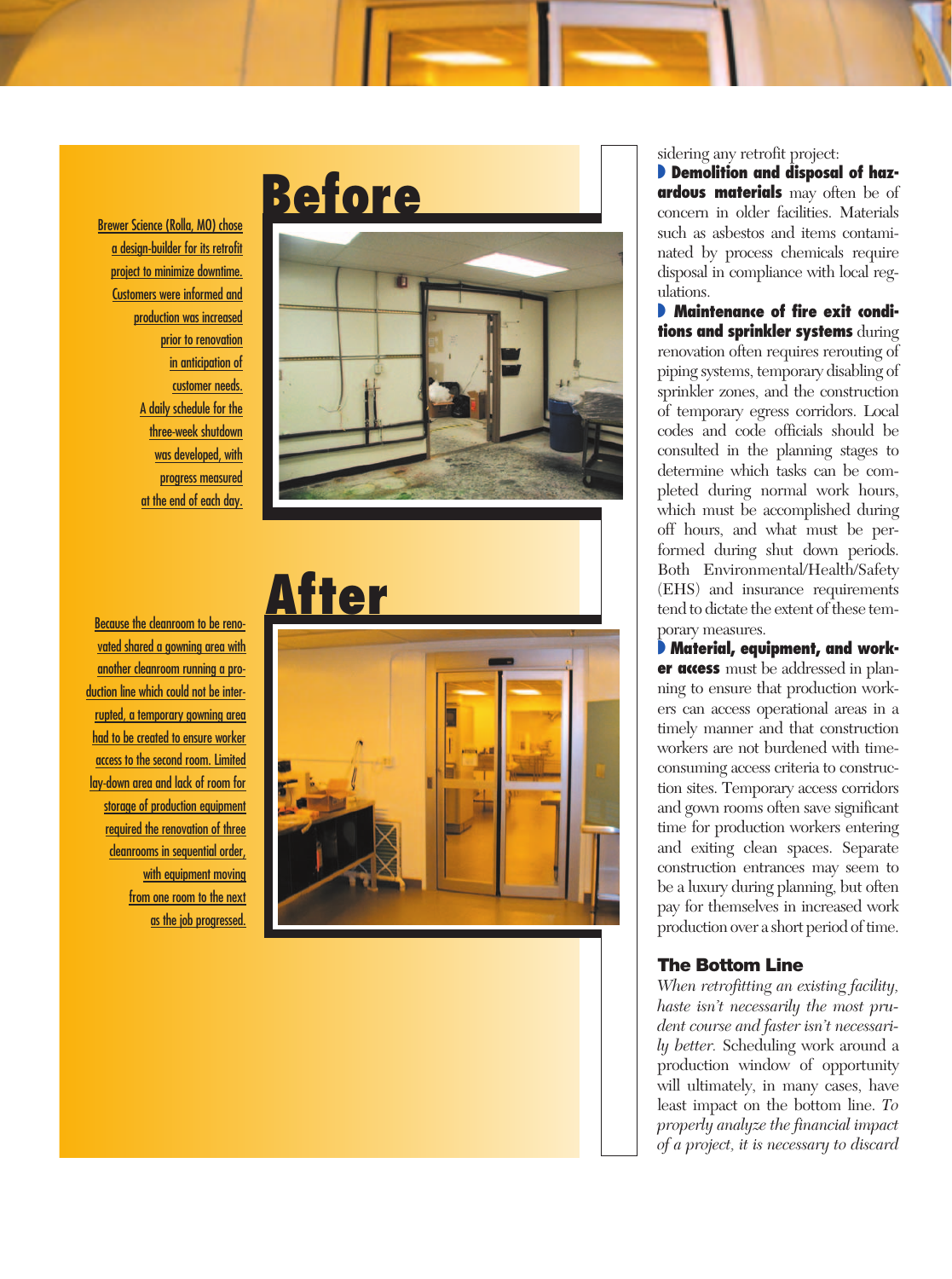#### *the preconceived notion that the lowest bid price is also the least expensive.*

Laydown and storage space for materials and components must be integral to the renovation plan and schedule. Proper provisions for material handling will significantly cut labor cost and also the potential for the generation of contamination. Constant movement and shifting of materials risks damage and can even compromise a project's completion. Careful advance planning and construction management will allow for just-in-time deliveries and ease of staging of materials for installation, requiring the minimum amount of staging area and the maximum amount of flexibility.

Cost cannot be ignored in evaluating the upgrade of a facility. In the process of renovation while maintaining operation, cost is not necessarily equal to price. Actual cost must include price of the work along with lost production, potential for lost yield, and inconvenience. In reality, actual cost cannot be fully detailed until after the project is complete.

The only truly preventive steps that can be taken are to carefully select the contractor and base the decision not only on its price but also on its experience, reputation, proposed schedule, and operational plan to complete the work.

Production, cost, and space are all impacted when an existing operational cleanroom is retrofitted. It is unrealistic to expect to maintain optimum production levels during retrofit, but proper planning and sequencing of work can ensure minimum unexpected events that affect budget, time and facility operations. Renovations and retrofits are rarely cheaper than building new facilities, especially in semiconductor fabs, where tying into existing gas and chemical lines can be not only costly, but critical.

Renovating a clean manufacturing environment while production occurs drives the cost of the project up. Retrofit work schedules must be coordinated with production so that if a utility tie-in needs to be completed, the contractor knows when a work stoppage has been scheduled. The clean environment needs to be protected. In some cases, facilities are operating 24 hours per day, and any shutdowns can cause serious problems.

#### **The Operational Plan**

The first step in any renovation is a survey of the existing facility to determine how closely the plans reflect actual conditions. Identifying the level to which we can rely on the facility plans will significantly affect the aggressiveness of the schedule, material stock requirements, and loading. The existing facility may not have been built as designed, but a thorough analysis of the building's construction will help minimize unexpected surprises during renovation.

At the same time we are surveying the existing conditions, it is necessary to survey acceptable components in the marketplace to match existing facility conditions where required and understand their availability to meet schedule and performance requirements. Material selection may depend more on availability to meet the required schedule than on anything else. Performance criteria must be set, and price, product, and delivery issues prioritized.

A detailed sequence of work to be performed must be documented and incorporated into a preliminary schedule. The preliminary schedule must then be compared with the production requirements of the facility and with other events which will require scheduling flexibility. In areas of schedule conflict, the team must determine priorities and adapt requirements appropriately. This part of the work is the most critical to overall project success. Consideration must be given to squeezing or expanding the duration of construction tasks to match schedules and maintain a cooperative interface. Overall project duration must take into account holiday schedules, manpower availability, loading within a confined workspace, and, most important, continued operation of the facility.

A potentially significant cost issue that depends greatly on schedule flexibility and confidence in the documentation of existing conditions is excess material stock. What and how much excess material will be required must be weighed against the potential for restocking, any associated charges, and the critical nature of certain sequences along with lead time availability of potential shortfall products. Local sourcing of as many materials as possible must be achieved to properly plan for possible contingencies.

When planning is complete, it will be necessary to prepare for actual work in the facility. A proper build-clean protocol must be established to ensure that the generation of contamination is minimized. *In areas where construction workers interface with operating production areas, the cleanroom construction protocol must match the operating protocol.*

Construction area separation must be maintained at all times. Consideration should be given to areas above ceilings, in duct systems, plenums, return walls, conduit, and below floors to ensure that any contamination spread from demolition is not only minimal, but contained.

Once the window of downtime for work has opened, removal or protection of existing equipment and curtaining off of the actual construction area can begin. This must be performed with painstaking attention to detail to eliminate the potential for compromise of the existing operational facility. Whenever and wherever possible, equipment should be removed or isolated from the construction area.

Demolition should occur in accordance with a sequential plan, with materials removed from the controlled area and